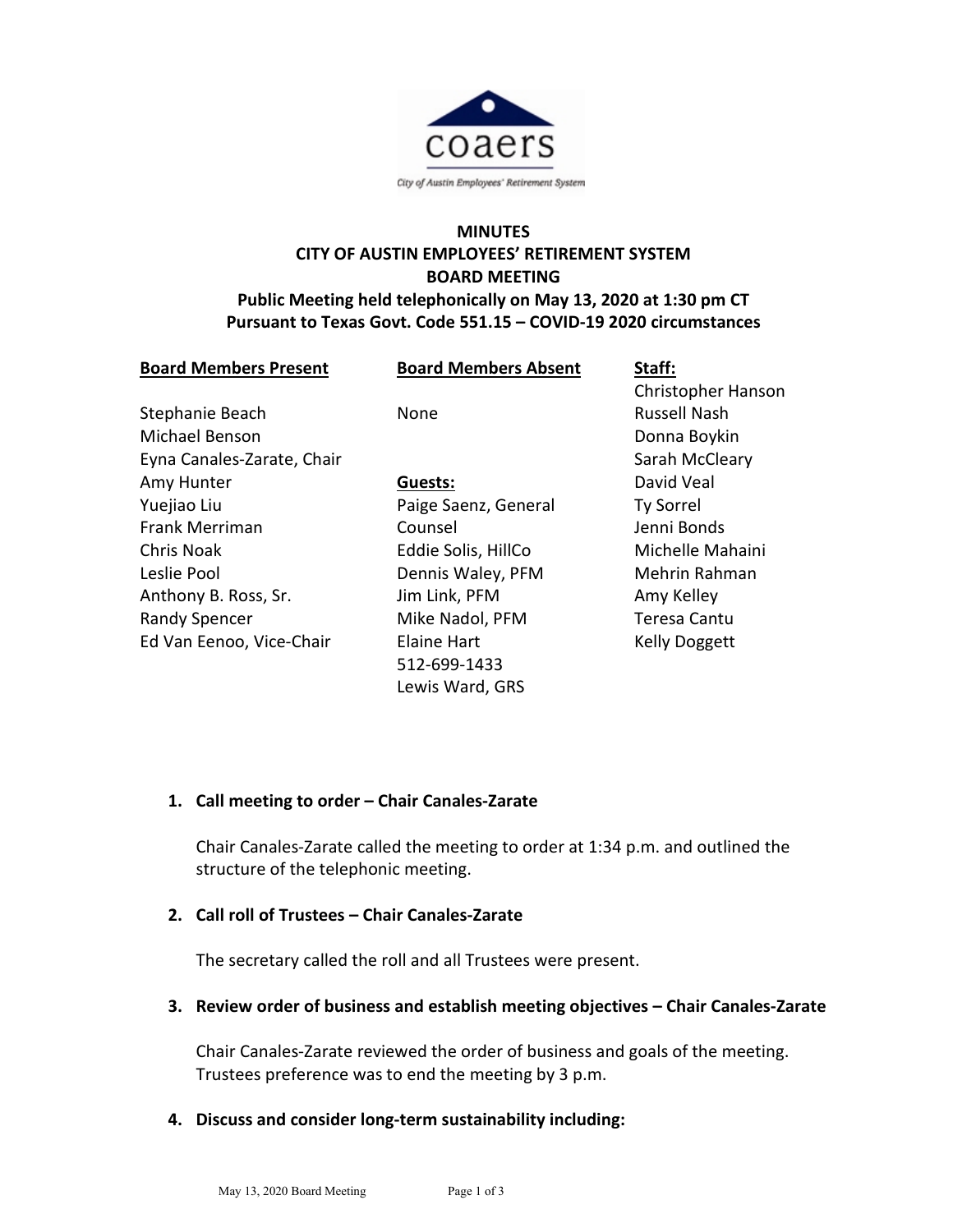# **A. Receive report on City Retirement Study - PFM**

Mr. Jim Link presented a report outlining the City's actuarial status for each of its pension funds as well as a comparison of benefits. He outlined the shortfall for the "tread water" funding dynamic and its effect on the rating status of the City. Mr. Nadol shared benchmarking data and pension reforms elsewhere in the State of Texas. The PFM analysis included four tools for pension sustainability: consistent budgetary funding, managing benefit liabilities, risk management, and building fund assets.

### **B. Receive report on System Sustainability – Lewis Ward, GRS**

Mr. Lewis Ward presented information about actuarially determined employer contribution (ADEC) rates across different scenarios, modeling with the following return for 2020: -15%, -7.5%, or 0%. The results modeled assumed future returns beyond 2020 in line with the current discount rate assumption of 7%, as well as scenarios with lower future returns. Mr. Hanson noted that the average ADEC in every scenario was above the current employer contribution rate of 18%.

Mr. Ward also shared the impact of potential benefit policy changes on the ADEC rate. He reported that eligibility changes could result in lowering the ADEC 1.3% to 1.6% and that multiplier changes could result in lowering the ADEC an additional 0.4% to 0.6%.

# **C. Consider contribution, benefit, and funding policies – Christopher Hanson**

Mr. Hanson reviewed the contribution and funding policy changes that were enacted and discussed the importance of funding to achieve long-term sustainability. Trustees discussed risk-sharing and the prospect of a flexible contribution policy. Mr. Anthony Ross moved to recommend the City consider the following framework as part of its retirement study to achieve long-term sustainability of COAERS:

- Enact a more flexible contribution policy to manage the risks of the System and pay the unfunded actuarial accrued liability and normal cost of the System over an appropriate time-period;
- To the extent necessary, amend benefit policies to ensure that the System's obligations can be met for all generations of COAERS members;
- Utilize appropriate risk-sharing between the City and employees to manage the risks inherent in funding a defined benefit plan.

Ms. Leslie Pool seconded. Ms. Amy Hunter offered a friendly amendment to include retirees in the third bullet, but it was not accepted nor seconded, and the original motion passed unanimously.

### **5. Review key meeting takeaways and call for future agenda items – Chair Canales-Zarate**

Chair Canales-Zarate reviewed the actions taken and direction to Staff. She requested